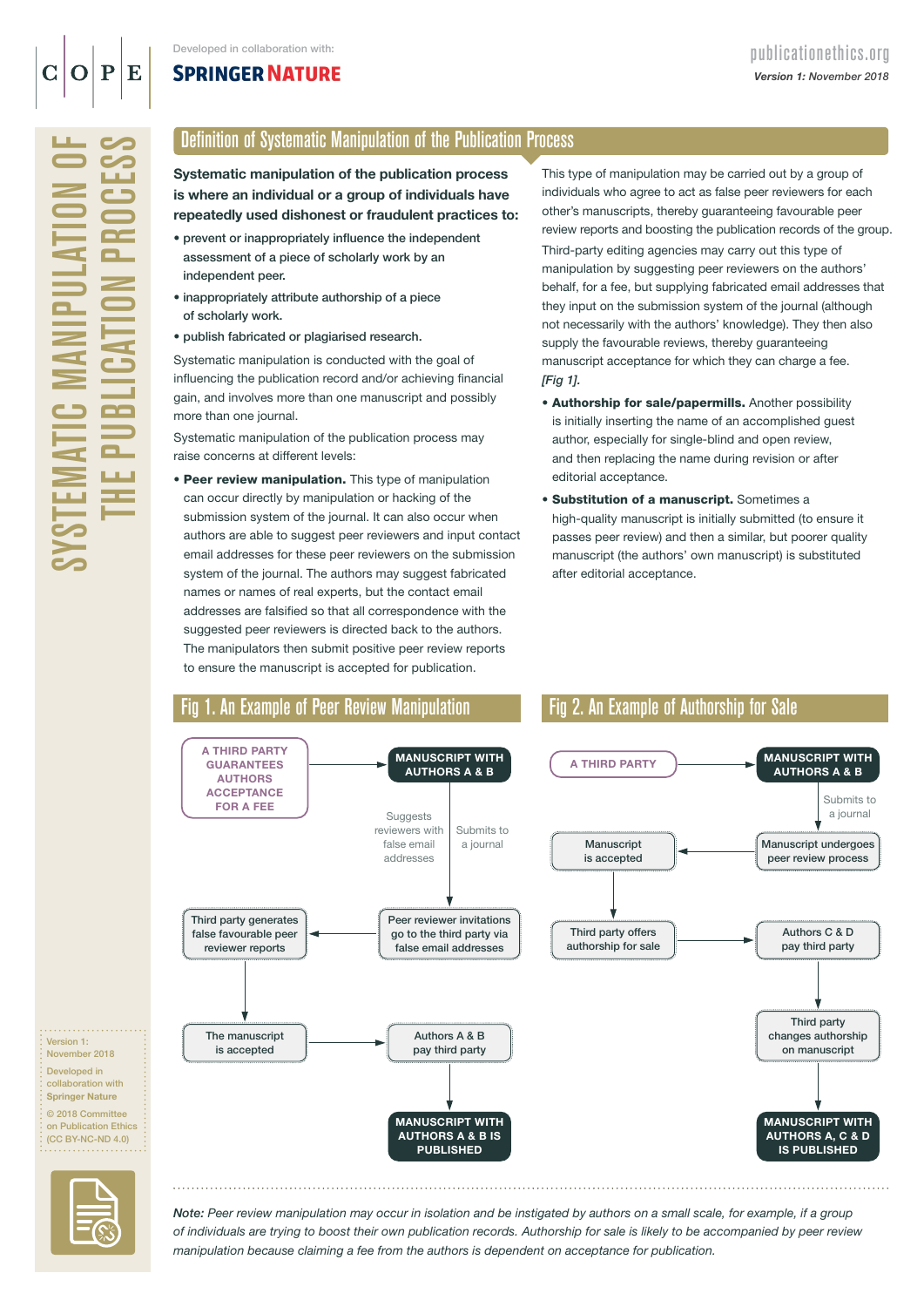# **SPRINGER NATURE**





**Manuscripts on unrelated topics peer reviewed by the same peer reviewers**

Suspicious activity that may raise a red fag ci Include. **Numerous manuscripts from the same authors or group of authors Strange behaviour on databases**  *(especially after revision or editorial acceptance)* **Large number of authorship changes** *(especially in topics not in author's usual area)* **Numerous manuscripts that contain plagiarism and/or nonsense text**

**Article submitted by a third party**

*(shared email addresses, changing email addresses, IP checks on authors or reviewers showing they used the same computer)*

## How to Investigate and Prevent Further Publication Manipulation

#### On discovering a suspicious pattern, the first considerations would be:

- To determine the cause of the problem is it the authors, is it the reviewers?
- Search for other submissions and publications by the same authors.
- Check the peer reviewers of the suspicious manuscripts and published articles.
- Check the email addresses of peer reviewers of suspicious manuscripts and articles.
- Check whether there have been requests to change authorship or make major revisions after editorial acceptance.
- To determine whether there is a weakness in your submission process or manuscript handling system that can be addressed to prevent further manipulation.

#### Further investigation might include:

- Searching for computer IP addresses to determine whether all manuscripts were submitted via the same location.

*(non-institutional)* **Suspicious email addresses**

- Cross-publisher pattern checking via the COPE Publishers' Forum.
- Seeking advice from COPE.
- Using technology, such as adding flags to manuscripts or running searches on suspicious names or emails across all journals might make patterns become apparent.
- Providing information and training for editors to raise awareness of the types of manipulation that are occurring and what to look out for would be useful.

# COPE Publishers' Forum

Version 1: November 2018 Developed in collaboration with Springer Nature © 2018 Committee on Publication Ethics (CC BY-NC-ND 4.0)

. . . . . . . .

The COPE Publishers' Forum is already used by publisher members of COPE to seek advice on unusual cases. It provides a confidential means of sharing information, such as patterns of behaviour, about publication process manipulation with other publishers to allow them to look for similar patterns in their systems. Over time, these shared patterns and findings could develop into a resource that all members could use to help with their investigations into suspicious activities.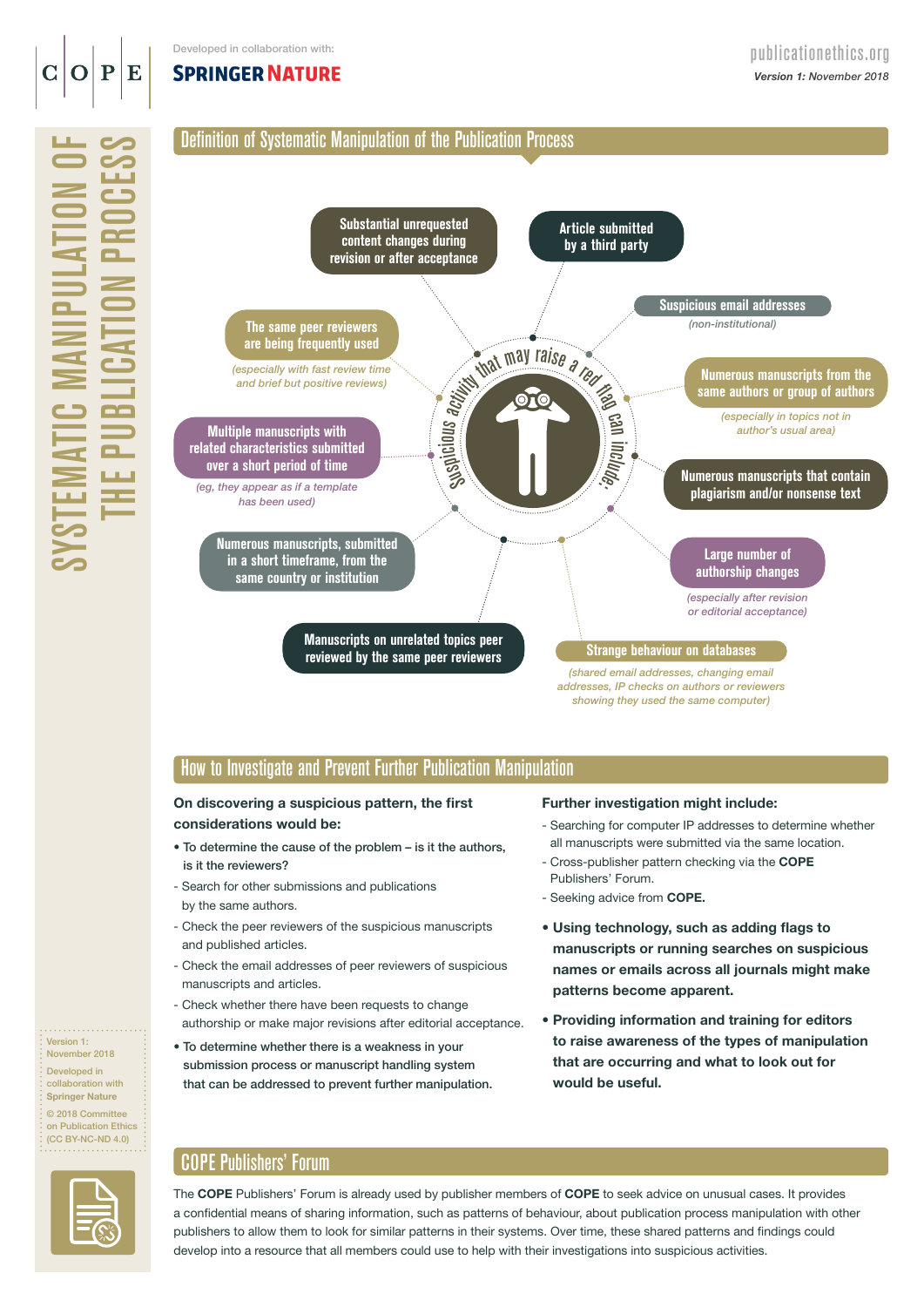### ${\bf P}$ E C

What to do if you suspect systematic

Version 1:

المتمام والمتمالي

# Before Publication

(a) Suspected systematic manipulation of the publication process concerning submitted manuscripts.